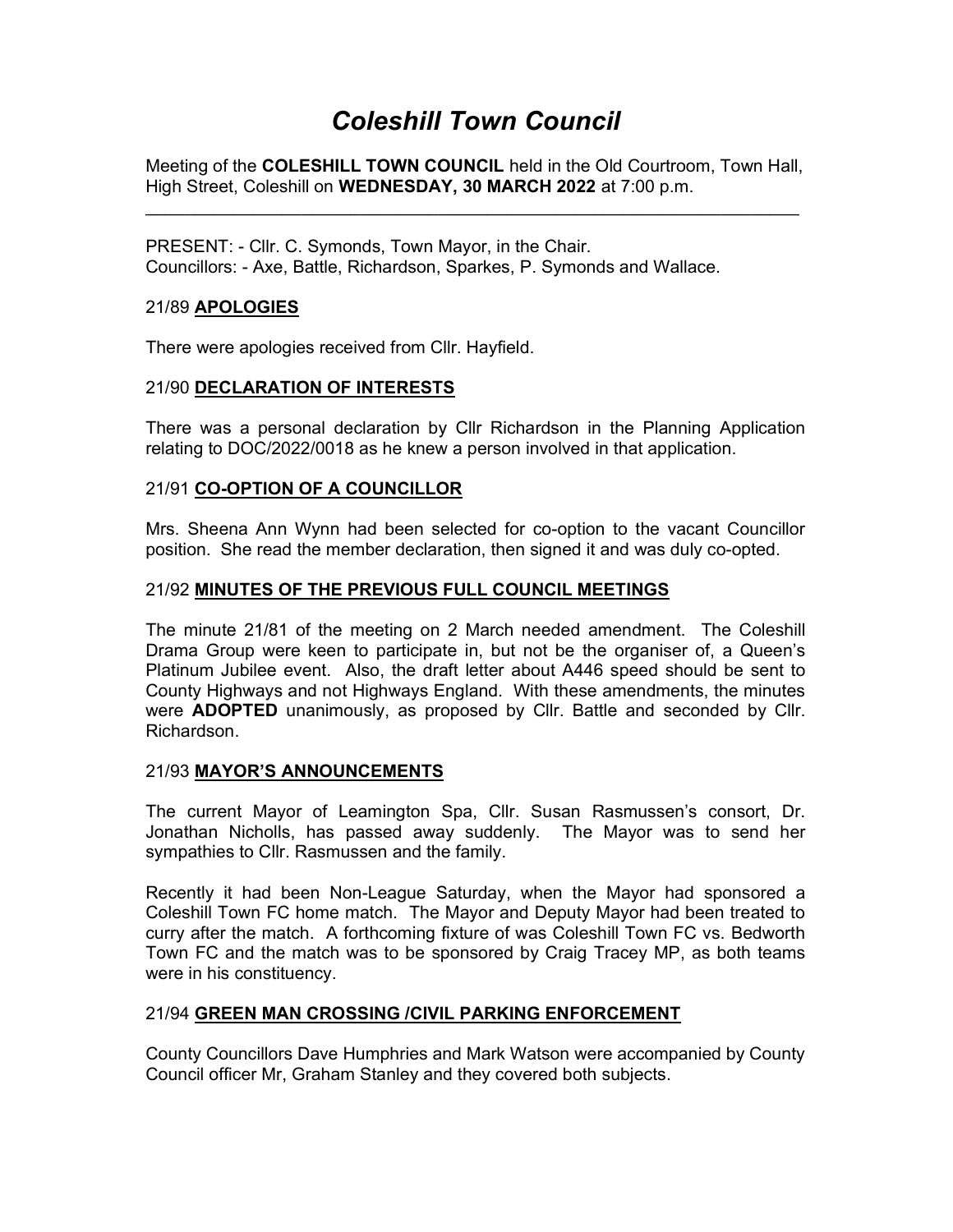On the Green Man Crossing, the proposals were being revised to allow left turns as well as straight on movements. It was hoped that pedestrian crossings would be provided. The sharpening of the pavement curves to make the turns difficult would not now be necessary. Lights at the Cole Bridge were not part of the original plan, but it was hoped these could be realised at the same time.

It was expected that the additional traffic that would be using Church Hill from High Street up to Blyth Road in order to travel towards Shustoke would be assisted by a newly marked hatched-box junction.

For the introduction of Civil Parking Enforcement by the Borough Council, it was unfortunate that it was being confused by some with the County Council's agency enforcing the parking time restrictions that were already in place (but had been largely ignored by drivers while not enforced). The County Councillors and Mr. Stanley outlined where Civil Parking Enforcement and police officers had, or did not have, powers to administer fines. A consultation by the County Council on the use of roadside parking bays was to take place and the Town Council would be included.

Mr. Stanley was able to arrange for the disabled bay markings to be repainted if the Town Clerk was to issue him with the locations.

## Cllr. 21/95 PARTICIPATION OF THE PUBLIC

County Cllr Martin Watson advised that HS2 Ltd was tending to give very short notice details of road closures and the County Council was trying to control this practice.

The County Council was hoping to see tap in /tap off travel facilities as part of a Bus Services Improvement Plan. The County Councillors were asked to see if a seniors' rail pass could operate in Warwickshire, as it did in Birmingham City Council's boundary.

County Cllr Dave Humphries agreed to look at the funding of a brown sign for the Coleshill Town FC ground.

## 21/96 TOWN HALL SECURITY

The Town Clerk had provided a report, covering what had been provided or was still due to take place.

There was discussion of a fisheye lens insertion into the wall of the front office and a key pad entry system, but no decisions taken. There was a request for the Town Clerk to revisit the Lone Working Policy for staff working on their own, as they did often in the separate offices, at times.

#### 21/97 BURIAL CHARGES

The Town Council's Grave Technician had increased two of his charges, by £10 and £30, respectively. Members were content to absorb these increases in its charges to the public.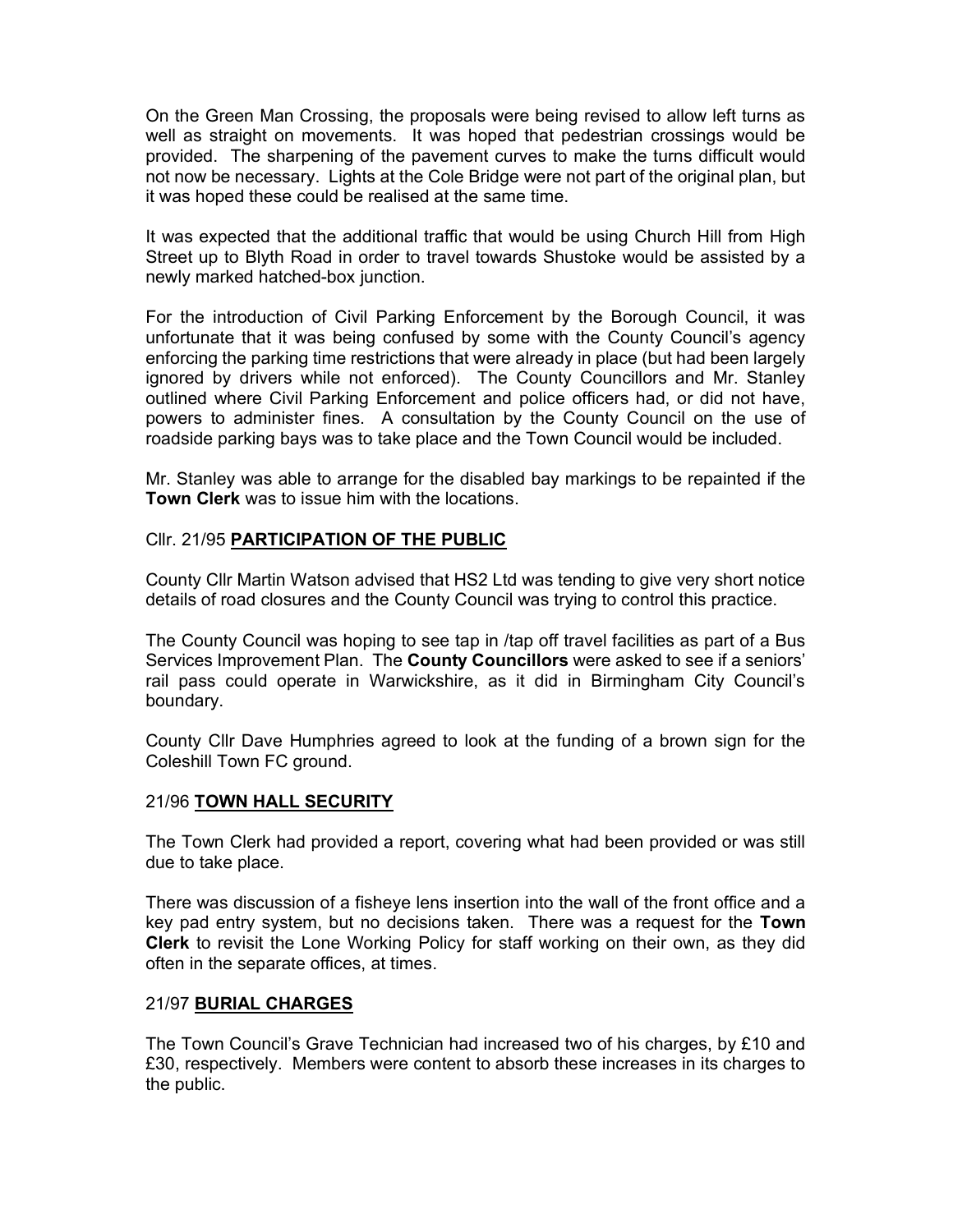The Stonemason that was used by the Town Council for the plaques on the Garden of Remembrance has heavily increased its costs to around £257.25 + VAT (dependant on numbers of letters). The Town Council currently charged a flat rate of £163 (including VAT) for the provision of a plaque on the Garden of Remembrance. It was proposed by Cllr Richardson, seconded by Cllr P. Symonds and RESOLVED unanimously that the Council charges should be increased to a flat rate of £325 + VAT.

It was also **AGREED** that charges of leasing a space on the Garden of Remembrance would not be changed.

# 21/98 POLICY ENP6 OF THE NEIGHBOURHOOD PLAN

It was suggested, by Cllr Axe, that the implementation of tree planting on the A446 Corridor, described in policy ENP6, was the area needing most effort in completing the actions of the Neighbourhood Plan.

Tree planting would only be possible with the landowner's agreement. It was felt that the Land & Property officer for North Warwickshire Borough Council would be the best start point to identify the owners of the land illustrated in the Plan. The Town Clerk was asked to contact this officer. Members **SUPPORTED** this action.

The Mayor proposed, and Cllr Richardson seconded, that a Task and Finish Group be then formed to drive the actions necessary. This was AGREED unanimously.

# 21/99 QUEEN'S PLATINUM JUBILEE

The Mayor was due to meet with the Coleshill Town Band on 31 March to progress the idea of a concert. Inside or outside locations were to be discussed.

A £1,000 budget had been agreed in the 22/23 budget for Platinum Jubilee events. Cllr. Battle and Axe proposed and seconded that this sum be increased to £5,000 and this was **ACCEPTED** unanimously. One idea suggested was to fund Coleshill in Bloom to replenish the planters with red, white and blue flowers.

# 21/100 COLESHILL TOWN BAND

During lockdown, the Grants Scheme had been suspended and the Coleshill Town Band had not sought any Town Council funding.

It had been agreed in the budget setting that a £10,000 Grants Scheme should return for 2022/23. Cllr. Axe proposed a £1,500 payment to the Coleshill Town Band from this £10,000 fund, nominally for four events o performances. This was seconded by Cllr. Wallace and AGREED unanimously.

## 21/101 PLANNING APPLICATIONS

These were the agreed comments:

| Appl. No. | Address | Applicant | Prop.              | Comment |
|-----------|---------|-----------|--------------------|---------|
|           |         |           | <b>Jevelopment</b> |         |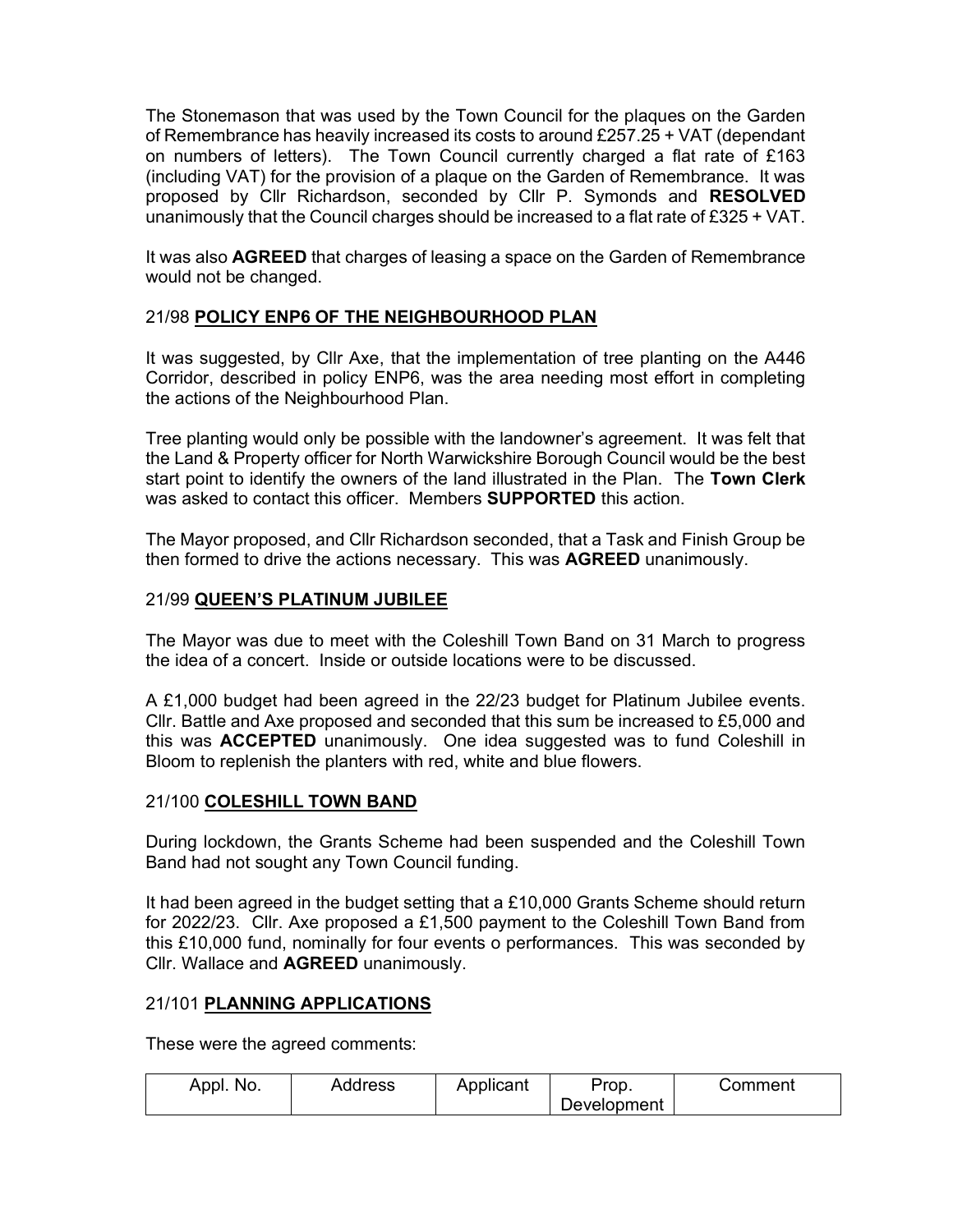| PAP/2022/0108                  | 25, Temple Way,<br>Coleshill, B46<br>1HN                                                            | Sarah<br>Croskin                                                | Single storey<br>rear extension                                                                                                                                            | No objections.                                                                                            |
|--------------------------------|-----------------------------------------------------------------------------------------------------|-----------------------------------------------------------------|----------------------------------------------------------------------------------------------------------------------------------------------------------------------------|-----------------------------------------------------------------------------------------------------------|
| PAP/2022/0111<br>PAP/2022/0112 | 92 & 94, High<br>Street, Coleshill,<br><b>B46 3BL</b>                                               | Mr C Barker -<br>Barjane Ltd                                    | Alterations and<br>change of use<br>of first and<br>second floors<br>to provide<br>No.5<br>residential<br>apartments.<br><b>Listed Building</b><br>Consent<br>Application. | No objections,<br>although it was<br>noted these would<br>be apartments<br>without parking<br>facilities. |
| DOC/2022/0018                  | James Munday<br><b>Rise Lichfield</b><br>Road<br><b>Grimstock Hill</b><br>Coleshill B46<br>1LE      | Acacia<br><b>Associates</b><br>Ltd Mr Mark<br>Harvey            | Approval of<br>details<br>required by<br>condition no -<br>3 of planning<br>permission<br>PAP/2016/072<br>3 dated<br>19/06/2017<br>relating to<br>contamination.           | No objections.                                                                                            |
| PAP/2022/0134                  | <b>Coventry Building</b><br>Society, Clinton<br>House, High<br>Street, Coleshill,<br><b>B46 3BP</b> | Mr Piers<br>Stidson -<br>Coventry<br><b>Building</b><br>Society | Advertisement<br>consent for<br>replacement<br>fascia and<br>hanging sign                                                                                                  | No objections.                                                                                            |
| PAP/2022/0088                  | 25A, Parkfield<br>Road, Coleshill,<br><b>B46 3LD</b>                                                | Mr R Stafford                                                   | Convert<br>ground floor<br>offices to 3-<br>bedroom<br>apartment                                                                                                           | No objections.                                                                                            |

## 21/102 REPORTS FROM TOWN CLERK

The recent issues on water leak correction, staff backpay, additional security measures and the projected spending meant that a £25,000 transfer from the CCLA Local Authority Property fund to the current account was needed as soon as possible.

The Old Market Hall lease had been signed by the Town Council. What was still outstanding was for the landlord or its solicitor and to arrange a change of tenant detail with the Land Registry.

A Ukrainian flag had been obtained and displayed on the Town Hall flagpole as a mark of support for the nation. This had been positively remarked upon by residents.

# 21/103 FUTURE MEETING AGENDA ITEMS

Community Hub volunteer and complaints procedure.